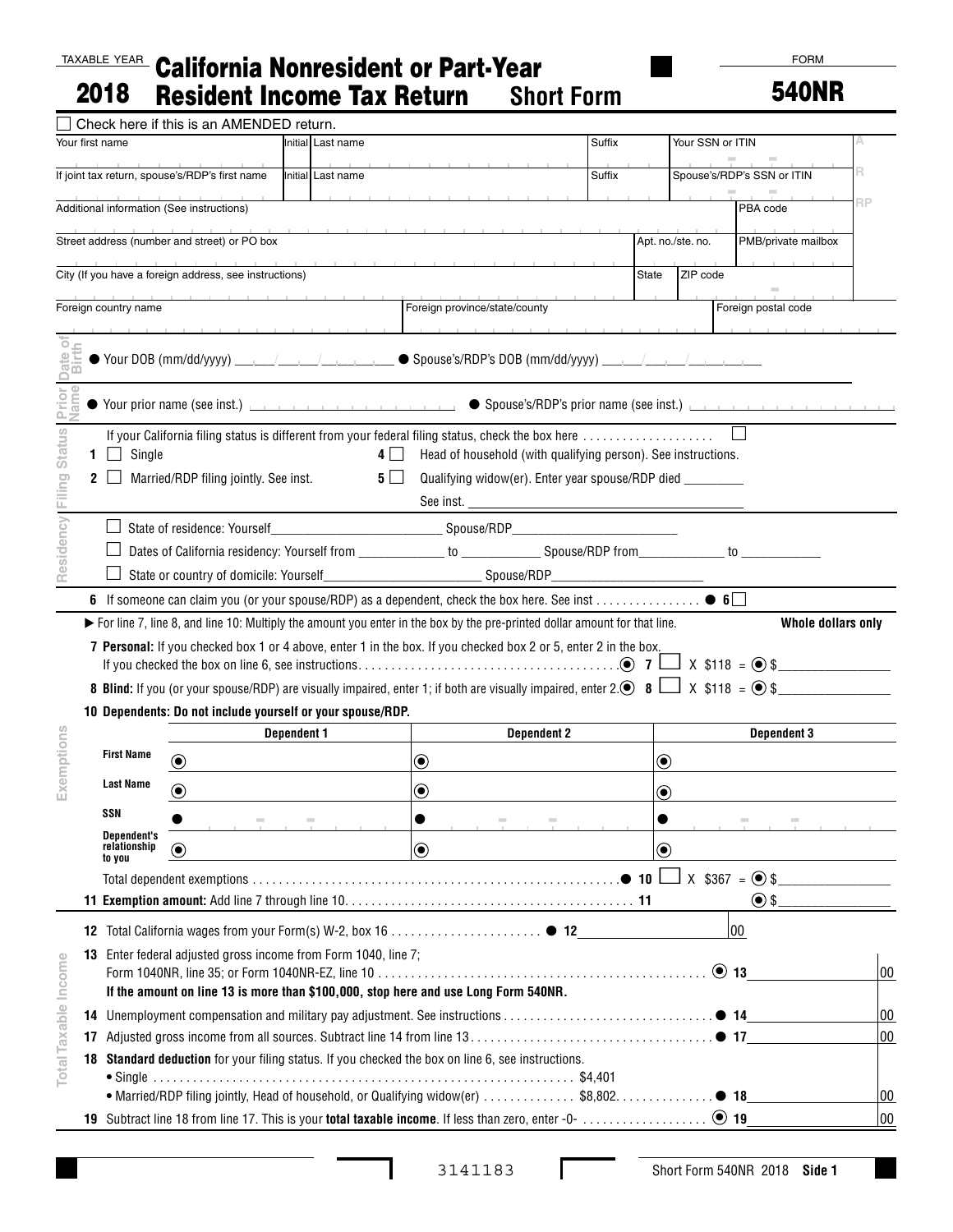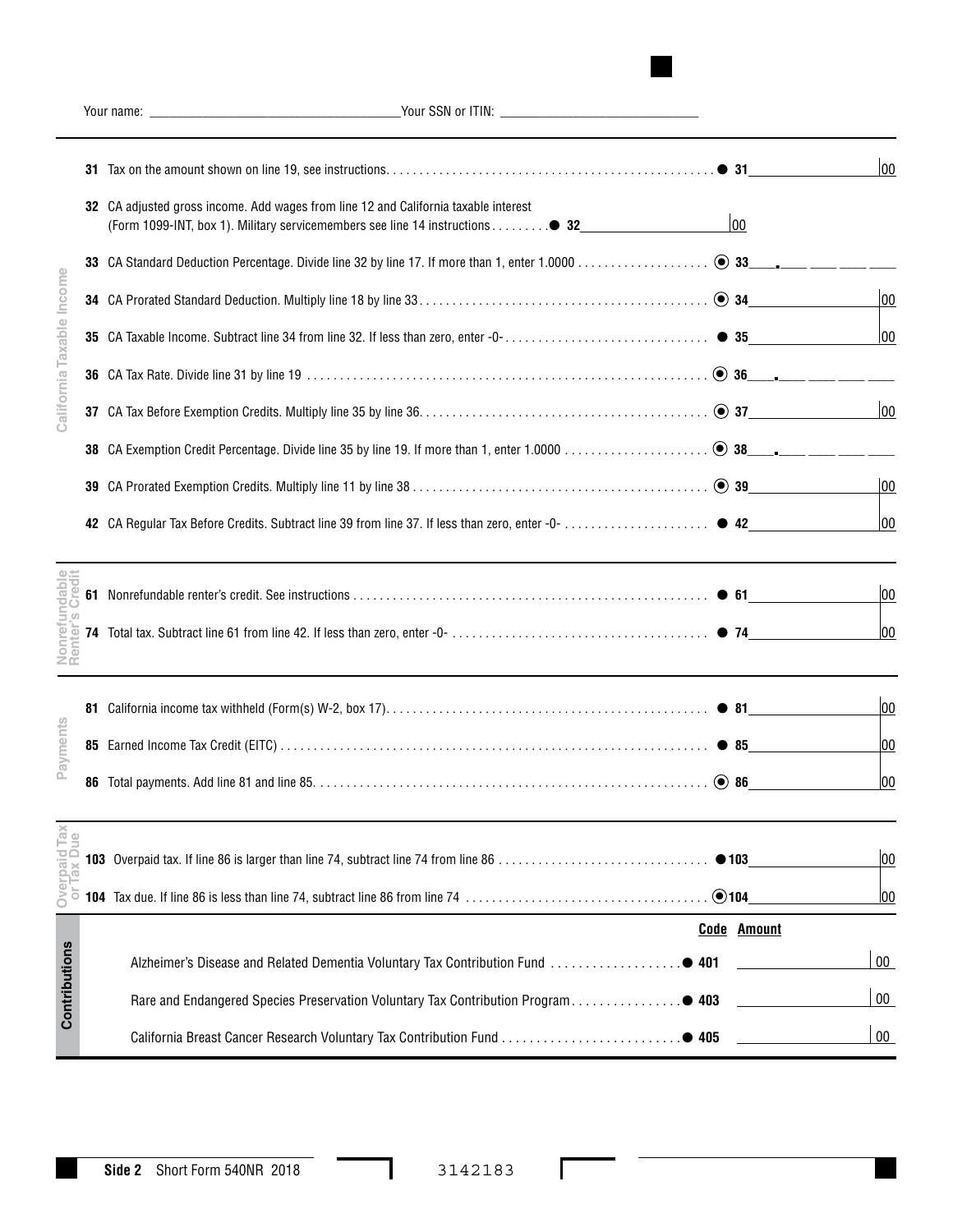Your name: \_\_\_\_\_\_\_\_\_\_\_\_\_\_\_\_\_\_\_\_\_\_\_\_\_\_\_\_\_\_\_\_\_\_\_\_\_\_Your SSN or ITIN: \_\_\_\_\_\_\_\_\_\_\_\_\_\_\_\_\_\_\_\_\_\_\_\_\_\_\_\_\_\_

|                                                                                       | <b>Code Amount</b> |
|---------------------------------------------------------------------------------------|--------------------|
|                                                                                       | $00\,$             |
|                                                                                       | $00\,$             |
|                                                                                       | $00\,$             |
|                                                                                       | $00\,$             |
|                                                                                       | $00\,$             |
|                                                                                       | $00\,$             |
|                                                                                       | $00\,$             |
|                                                                                       | $00\,$             |
|                                                                                       | $00\,$             |
|                                                                                       | $00\,$             |
|                                                                                       | $00\,$             |
|                                                                                       | $00\,$             |
|                                                                                       | $00\,$             |
|                                                                                       | $00\,$             |
|                                                                                       | $00\,$             |
|                                                                                       | $00\,$             |
|                                                                                       | 00                 |
|                                                                                       | $00\,$             |
|                                                                                       | $00\,$             |
|                                                                                       | $00\,$             |
|                                                                                       | $00\,$             |
| National Alliance on Mental Illness California Voluntary Tax Contribution Fund. ● 442 | $00\,$             |
|                                                                                       | $00\,$             |
|                                                                                       | $00\,$             |

 $\Gamma$ 

 $\sim$